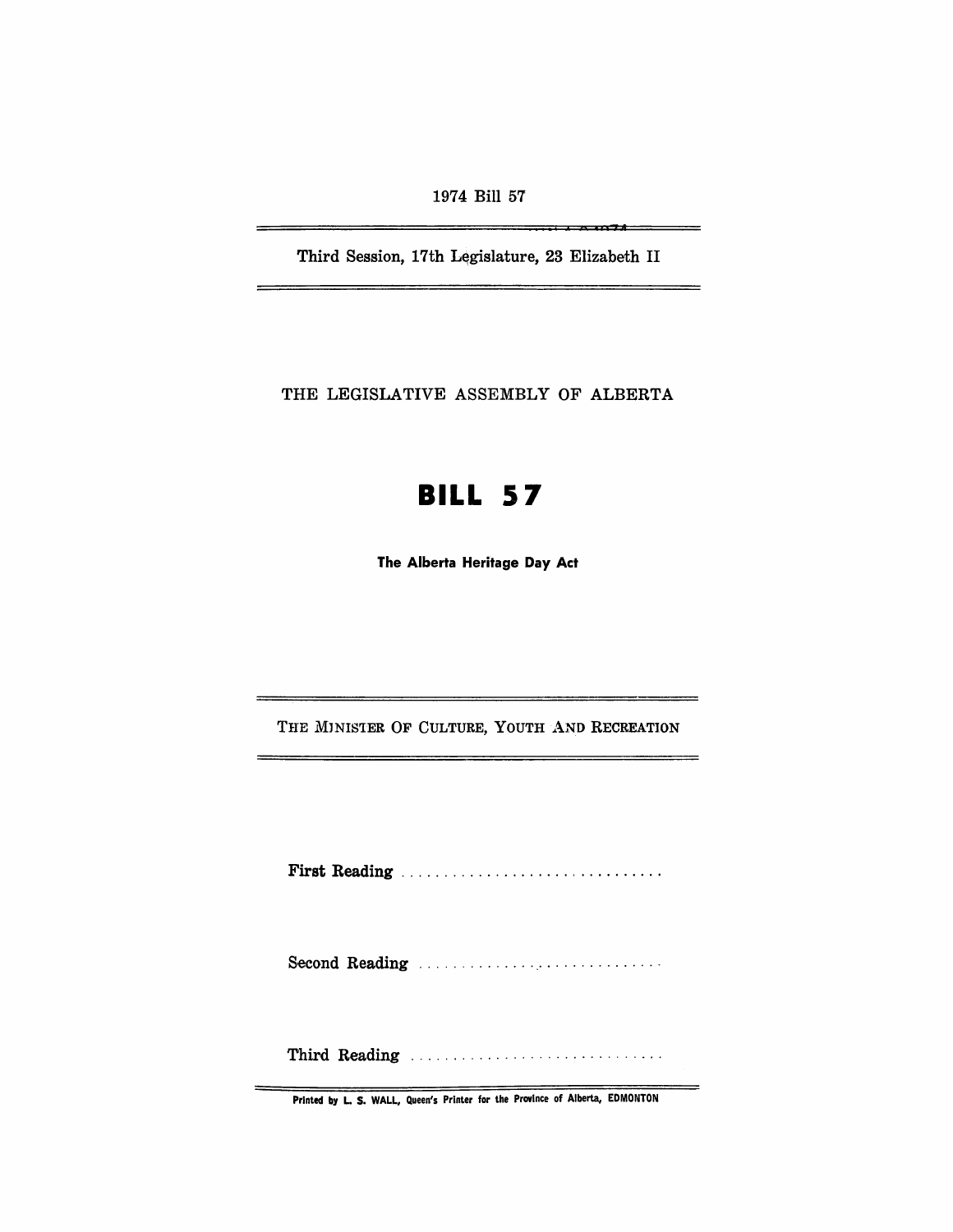Bill 57

# **BILL 57**

## 1974

### **THE ALBERTA HERITAGE DAY ACT**

#### *(Assented to* , 1974)

WHEREAS Alberta is a province settled and inhabited by many different peoples, the diversity of whose culture gives a depth and richness to life in Alberta; and

WHEREAS it is fitting that a special day of the year should be appointed for the people of Alberta to recognize and celebrate the cultural heritage of Alberta, to pay grateful tribute to the memory of the early inhabitants and later settlers who have contributed to the history of the Province and to dedicate themselves anew to the maintenance and furtherance of the cultural traditions of our native and founding peoples;

THEREFORE HER MAJESTY, by and with the advice and consent of the Legislative Assembly of Alberta, enacts as follows:

**1.** The first Monday in August in each year shall be kept and observed as a day of public celebration and known as "Alberta Heritage Day".

2. This Act comes into force on the day upon which it is assented to.